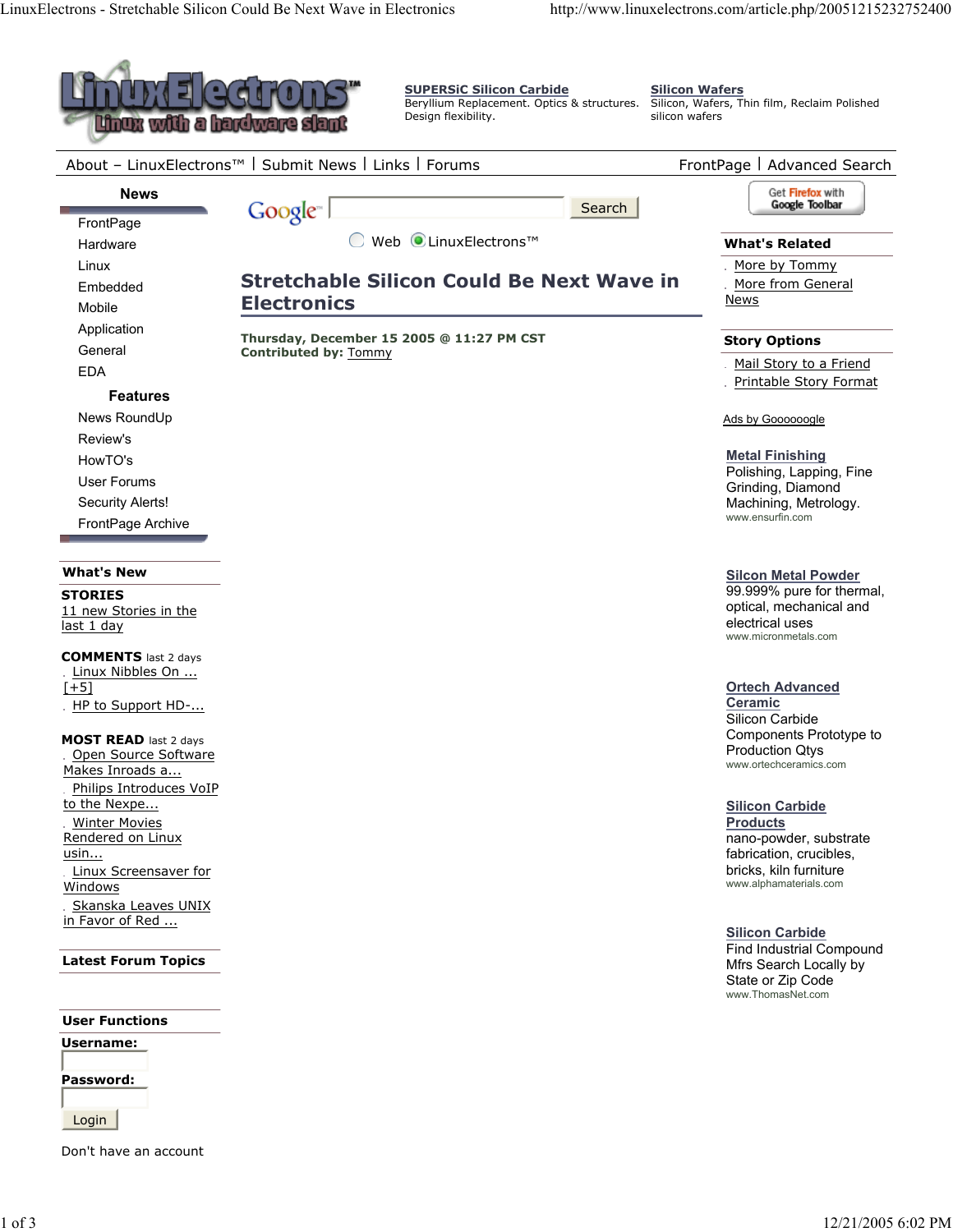yet? Sign up as a New User Lost your password?

**CHAMPAIGN**, Ill. – The next wave in electronics could be wavy electronics. Researchers at the University of Illinois at Urbana-Champaign have developed a fully stretchable form of single-crystal silicon with micron-sized, wave-like geometries that can be used to build high-performance electronic devices on rubber substrates.

"Stretchable silicon offers different capabilities than can be achieved with standard silicon chips," said John Rogers, a professor of materials science and engineering and co-author of a paper to appear in the journal Science, as part of the Science Express Web site, on Dec 15.

Functional, stretchable and bendable electronics could be used in applications such as sensors and drive electronics for integration into artificial muscles or biological tissues, structural monitors wrapped around aircraft wings, and conformable skins for integrated robotic sensors, said Rogers, who is also a Founder Professor of Engineering, a researcher at the Beckman Institute for Advanced Science and Technology and a member of the Frederick Seitz Materials Research Laboratory.

To create their stretchable silicon, the researchers begin by fabricating devices in the geometry of ultrathin ribbons on a silicon wafer using procedures similar to those used in conventional electronics. Then they use specialized etching techniques to undercut the devices. The resulting ribbons of silicon are about 100 nanometers thick – 1,000 times smaller than the diameter of a human hair.

In the next step, a flat rubber substrate is stretched and placed on top of the ribbons. Peeling the rubber away lifts the ribbons off the wafer and leaves them adhered to the rubber surface. Releasing the stress in the rubber causes the silicon ribbons and the rubber to buckle into a series of well-defined waves that resemble an accordion.



process for building stretchable single crystal silicon devices on rubber substrates.

formed," Rogers said. "In addition to individual devices, complete

"The resulting system of wavy integrated device elements on rubber represents a new form of stretchable, high-performance electronics," said Young Huang, the Shao Lee Soo Professor of Mechanical and Industrial Engineering. "The amplitude and frequency of the waves change, in a physical mechanism similar to an accordion bellows, as the system is stretched or compressed."

As a proof of concept, the researchers fabricated wavy diodes and transistors and compared their performance with traditional devices. Not only did the wavy devices perform as well as the rigid devices, they could be repeatedly stretched and compressed without damage, and without significantly altering their electrical properties.

"These stretchable silicon diodes and transistors represent only two of the many classes of wavy electronic devices that can be